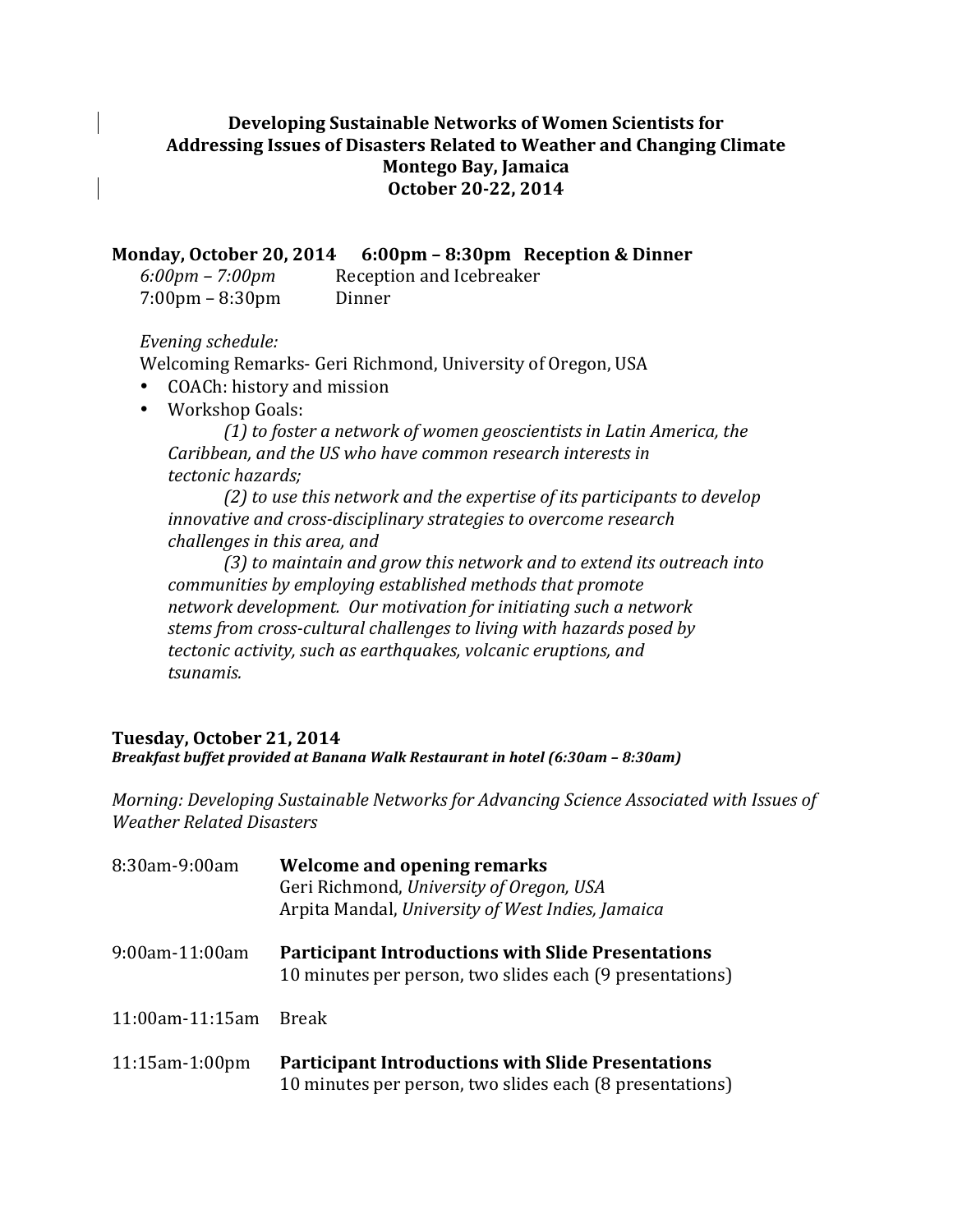| $1:00 \text{pm} - 2:00 \text{pm}$               | Lunch, Banana Walk Restaurant                                                                                                                                                                                                                                                                                                                                                                                                                                        |
|-------------------------------------------------|----------------------------------------------------------------------------------------------------------------------------------------------------------------------------------------------------------------------------------------------------------------------------------------------------------------------------------------------------------------------------------------------------------------------------------------------------------------------|
| Afternoon:<br>$2:00 \text{pm} - 2:30 \text{pm}$ | "Risk & Assessment"<br>Speaker: Tracy-Ann Hyman, University of Jamaica, Mona                                                                                                                                                                                                                                                                                                                                                                                         |
| $2:30 \text{pm} - 3:00 \text{pm}$               | Open discussion on topic<br>Moderator: Tracy-Ann Hyman                                                                                                                                                                                                                                                                                                                                                                                                               |
| $3:00 \text{pm} - 4:00 \text{pm}$               | Key and Emerging Issues in Weather and Changing Climate                                                                                                                                                                                                                                                                                                                                                                                                              |
|                                                 | <b>Break-out Groups:</b><br>Discussion around the topics of<br>Research<br>$\bullet$<br>Prediction and mitigation<br>$\bullet$<br>Communication<br>$\bullet$<br><b>Report Out and Discussion</b>                                                                                                                                                                                                                                                                     |
| 4:00pm-4:20pm                                   | <b>Break</b>                                                                                                                                                                                                                                                                                                                                                                                                                                                         |
| $4:20$ pm $-4:50$ pm                            | "Social Networks and Scientific Networks and Career"<br>Jean Stockard, University of Oregon                                                                                                                                                                                                                                                                                                                                                                          |
|                                                 | This presentation will summarize sociological research and theories<br>related to social networks. Focus will be placed on the ways in which<br>networks are related to the success of groups and organizations as<br>well as individuals' career advancement. Special issues related to<br>women in male dominated fields will be discussed as well as the role<br>of social networks in effective mitigation and preparation for natural<br>hazards and disasters. |
| 4:50pm-5:30pm                                   | How can this meeting enhance your networks?<br>Breakout Groups with Report Out and Discussion                                                                                                                                                                                                                                                                                                                                                                        |
| 5:30pm-6:00pm                                   | <b>Participant Reflections:</b><br>Participants write a brief reflection on topics such as:<br>What is biggest issue, challenges/impediments in your<br>country/work for risk communication/risk reduction                                                                                                                                                                                                                                                           |

Evening, No schedule events

 $\overline{\phantom{a}}$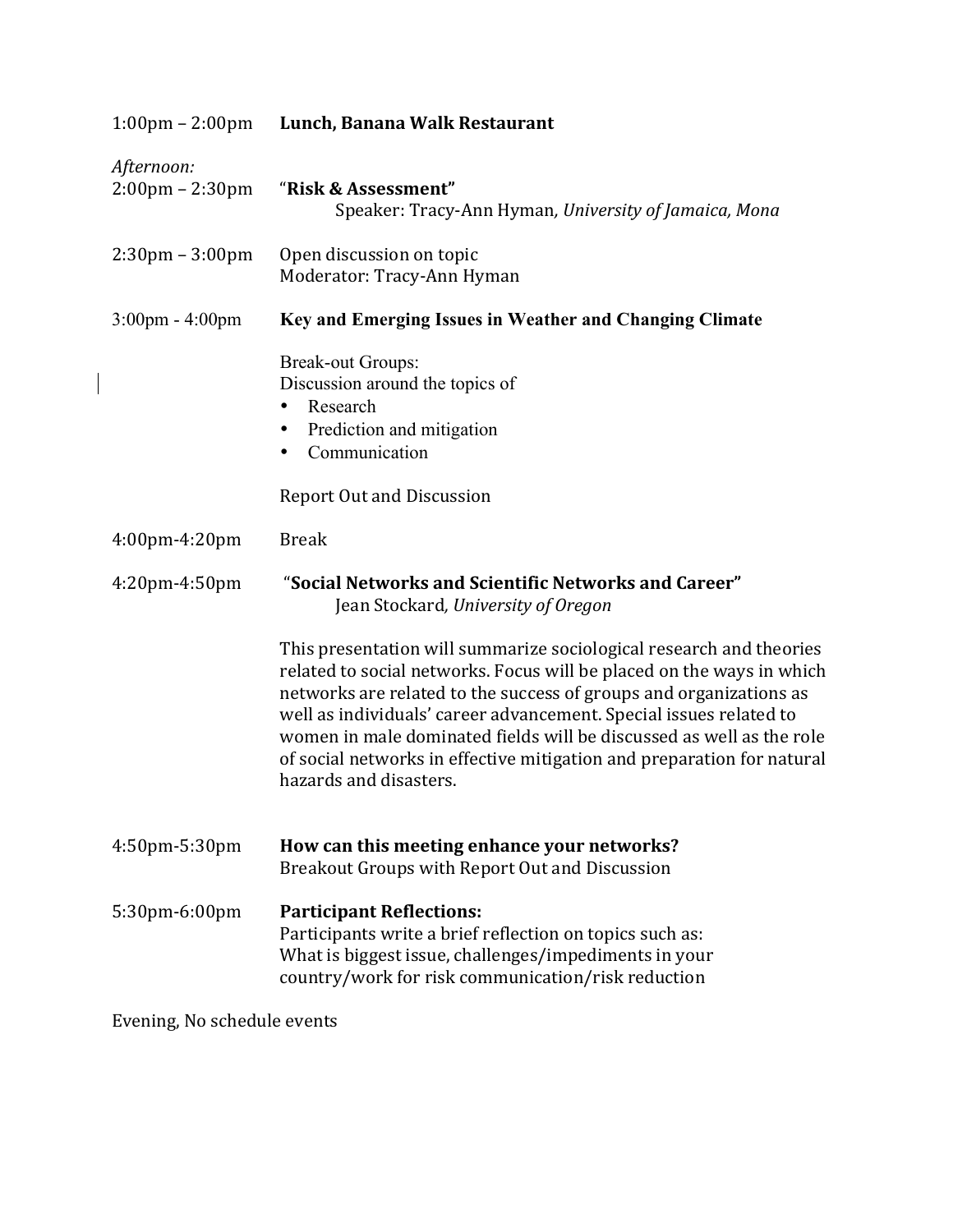## **Wednesday, October 23, 2014** *Breakfast buffet provided in Banana Walk Restaurant in hotel (6:30am – 8:30am)*

*Morning: Developing Action Plans*

| 9:00am-10:00am         | Summary of Previous Day & Addressing Key Issues that Arose<br>from Participant Reflections<br>Geri Richmond                                                                                                                                                                                                                                                                        |
|------------------------|------------------------------------------------------------------------------------------------------------------------------------------------------------------------------------------------------------------------------------------------------------------------------------------------------------------------------------------------------------------------------------|
| 10:00am-10:30am        | "Exploring severe weather hazards, climate and science<br>communication: Through the lens of the Vermont State<br>Climatologist"<br>Speaker: Lesley-Ann Dupigny-Giroux, University of Vermont                                                                                                                                                                                      |
|                        | This presentation will trace my academic journey from drought<br>analysis in Brazil and hurricane mitigation in Trinidad to mid-latitude<br>weather hazards in the U.S. Northeast. It will explore the lessons that I<br>have learned in communicating about natural hazards and a changing<br>climate, as well as the role that I play as the State Climatologist for<br>Vermont. |
|                        | 10:30am – 11:00am Open discussion on topic<br>Moderator: Lesley-Ann Dupigny-Giroux                                                                                                                                                                                                                                                                                                 |
| 11:00am-11:20am        | <b>Break</b>                                                                                                                                                                                                                                                                                                                                                                       |
| 11:20am-11:50pm        | "Local people's experiences with climate variability and the<br>extent to which their current coping capacity is adequate to<br>address longer term climate change.<br>Speaker: Paulette Bynoe, University of Guyana                                                                                                                                                               |
| $11:50$ pm $-12:20$ pm | Open discussion on topic<br>Moderator: Leslie-Ann Dupigny-Giroux                                                                                                                                                                                                                                                                                                                   |
| 12:20pm-1:30pm         | Lunch                                                                                                                                                                                                                                                                                                                                                                              |
| Afternoon:             |                                                                                                                                                                                                                                                                                                                                                                                    |
| 1:30pm-3:00pm          | <b>Building Collaborations to Mitigate Disaster</b><br>Break-out Groups (what connections have been made at this meeting)                                                                                                                                                                                                                                                          |
| 3:00pm-3:20pm          | <b>Break</b>                                                                                                                                                                                                                                                                                                                                                                       |
| $3:20$ pm-4:20pm       | <b>Report out and Moving Forward, Developing Action Plans</b>                                                                                                                                                                                                                                                                                                                      |
| 4:20pm-5:30pm          | <b>Nucleating Ideas for Moving Forward</b>                                                                                                                                                                                                                                                                                                                                         |